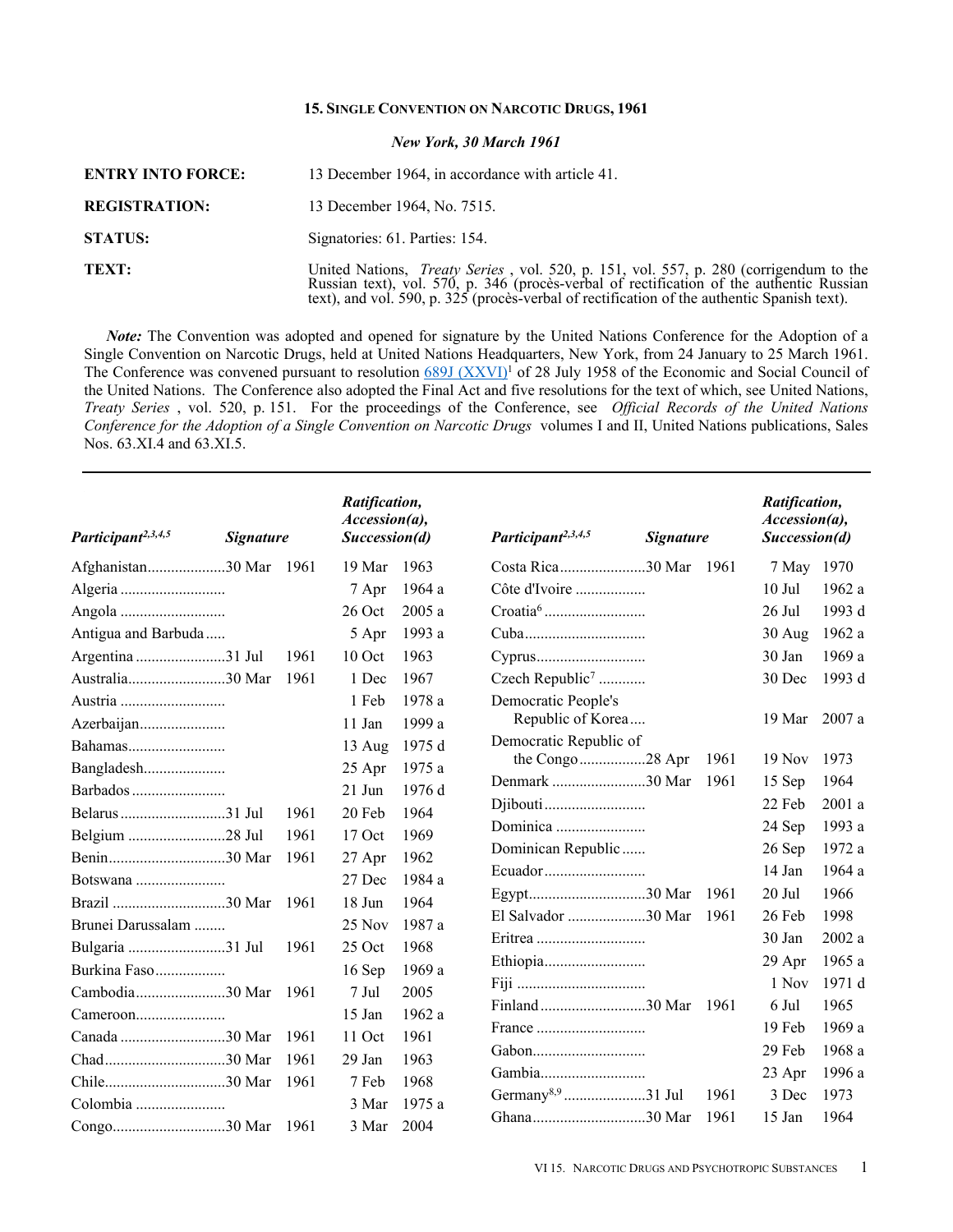|                                    |                  |        | Ratification,<br>Accession(a), |        |                                  |                  |        | Ratification,<br>Accession(a), |        |
|------------------------------------|------------------|--------|--------------------------------|--------|----------------------------------|------------------|--------|--------------------------------|--------|
| Participant <sup>2,3,4,5</sup>     | <b>Signature</b> |        | Succession(d)                  |        | Participant <sup>2,3,4,5</sup>   | <b>Signature</b> |        | Succession(d)                  |        |
|                                    |                  |        | 6 Jun                          | 1972 a |                                  |                  |        | 14 Aug                         | 1969 a |
| Guatemala26 Jul                    |                  | 1961   | 1 Dec                          | 1967   | Mongolia                         |                  |        | 6 May                          | 1991 a |
|                                    |                  |        | 7 Oct                          | 1968 a | Montenegro <sup>11</sup>         |                  |        | 23 Oct                         | 2006 d |
| Guinea-Bissau                      |                  |        | 27 Oct                         | 1995 a |                                  |                  |        | 4 Dec                          | 1961 a |
|                                    |                  |        | $15$ Jul                       | 2002a  | Mozambique                       |                  |        | 8 Jun                          | 1998 a |
|                                    |                  | 1961   | 29 Jan                         | 1973   | Myanmar30 Mar                    |                  | - 1961 | 29 Jul                         | 1963   |
| Holy See 30 Mar                    |                  | 1961   | 1 Sep                          | 1970   | Netherlands <sup>12</sup> 31 Jul |                  | 1961   | $16$ Jul                       | 1965   |
|                                    |                  |        | 16 Apr                         | 1973 a | New Zealand <sup>13</sup> 30 Mar |                  | 1961   | 26 Mar                         | 1963   |
| Hungary 31 Jul                     |                  | 1961   | 24 Apr                         | 1964   | Nicaragua30 Mar                  |                  | 1961   | 21 Jun                         | 1973   |
|                                    |                  |        | 18 Dec                         | 1974 a |                                  |                  |        | 18 Apr                         | 1963 a |
|                                    |                  | - 1961 | 13 Dec                         | 1964   | Nigeria 30 Mar 1961              |                  |        | 6 Jun                          | 1969   |
| Indonesia28 Jul                    |                  | 1961   | 3 Sep                          | 1976   | North Macedonia <sup>14</sup>    |                  |        | 13 Oct                         | 1993 a |
| Iran (Islamic Republic             |                  |        |                                |        | Norway 30 Mar                    |                  | -1961  | 1 Sep                          | 1967   |
|                                    |                  | -1961  | $30$ Aug                       | 1972   |                                  |                  |        | 24 Jul                         | 1987 a |
|                                    |                  | 1961   | $29$ Aug                       | 1962   | Pakistan30 Mar                   |                  | 1961   | 9 Jul                          | 1965   |
|                                    |                  |        | $16$ Dec                       | 1980 a | Panama30 Mar                     |                  | -1961  | 4 Dec                          | 1963   |
|                                    |                  |        | 23 Nov                         | 1962 a | Papua New Guinea                 |                  |        | 28 Oct                         | 1980 d |
|                                    |                  | 1961   | 14 Apr                         | 1975   | Paraguay 30 Mar                  |                  | 1961   | 3 Feb                          | 1972   |
|                                    |                  |        | 29 Apr                         | 1964 a | Peru <sup>15</sup> 30 Mar        |                  | 1961   | 22 Jul                         | 1964   |
|                                    |                  | 1961   | 13 Jul                         | 1964   | Philippines 30 Mar               |                  | 1961   | 2 Oct                          | 1967   |
| Jordan30 Mar                       |                  | 1961   | $15$ Nov                       | 1962   | Poland 31 Jul                    |                  | 1961   | 16 Mar                         | 1966   |
| Kazakhstan                         |                  |        | 29 Apr                         | 1997 a | Portugal <sup>3,16</sup> 30 Mar  |                  | 1961   | 30 Dec                         | 1971   |
|                                    |                  |        | 13 Nov                         | 1964 a | Republic of Korea30 Mar          |                  | 1961   | 13 Feb                         | 1962   |
| Kuwait                             |                  |        | $16$ Apr                       | 1962 a | Republic of Moldova              |                  |        | 15 Feb                         | 1995 a |
| Kyrgyzstan                         |                  |        | 7 Oct                          | 1994 a |                                  |                  |        | 14 Jan                         | 1974 a |
| Lao People's                       |                  |        |                                |        | Russian Federation 31 Jul        |                  | 1961   | 20 Feb                         | 1964   |
| Democratic<br>Republic             |                  |        | 22 Jun                         | 1973 a | San Marino                       |                  |        | $10$ Oct                       | 2000a  |
| Latvia                             |                  |        | $16$ Jul                       | 1993 a | Sao Tome and Principe            |                  |        | 20 Jun                         | 1996 a |
|                                    |                  |        | 23 Apr                         | 1965   | Saudi Arabia                     |                  |        | 21 Apr 1973 a                  |        |
|                                    |                  |        | 4 Nov                          | 1974 d |                                  |                  |        | 24 Jan                         | 1964 a |
|                                    |                  | - 1961 | 13 Apr                         | 1987   |                                  |                  |        | 12 Mar                         | 2001 d |
|                                    |                  |        | 27 Sep                         | 1978 a | Seychelles                       |                  |        | 27 Feb                         | 1992 a |
| Liechtenstein <sup>10</sup> 14 Jul |                  | 1961   | 31 Oct                         | 1979   | Singapore                        |                  |        | 15 Mar                         | 1973 a |
| Lithuania                          |                  |        | 28 Feb                         | 1994 a | Slovakia <sup>7</sup>            |                  |        | 28 May                         | 1993 d |
| Luxembourg28 Jul                   |                  | 1961   | 27 Oct                         | 1972   | Solomon Islands                  |                  |        | 17 Mar                         | 1982 d |
| Madagascar30 Mar                   |                  | 1961   | $20$ Jun                       | 1974   |                                  |                  |        | 9 Jun                          | 1988 a |
|                                    |                  |        | 8 Jun                          | 1965 a | South Africa                     |                  |        | <b>16 Nov</b>                  | 1971 a |
|                                    |                  |        | $11$ Jul                       | 1967 a |                                  |                  | 1961   | 1 Mar                          | 1966   |
|                                    |                  |        | 15 Dec                         | 1964 a | Sri Lanka                        |                  |        | $11$ Jul                       | 1963 a |
| Marshall Islands                   |                  |        | 9 Aug                          | 1991 a | St. Kitts and Nevis              |                  |        | 9 May                          | 1994 a |
| Mauritius                          |                  |        | 18 Jul                         | 1969 d |                                  |                  |        | 5 Jul                          | 1991 d |
| Mexico 24 Jul                      |                  | 1961   | 18 Apr                         | 1967   | St. Vincent and the              |                  |        |                                |        |
| Micronesia (Federated              |                  |        |                                |        | Grenadines                       |                  |        | 3 Dec                          | 2001 d |
| States of)                         |                  |        | $29$ Apr                       | 1991 a | Sudan                            |                  |        | 24 Apr                         | 1974 a |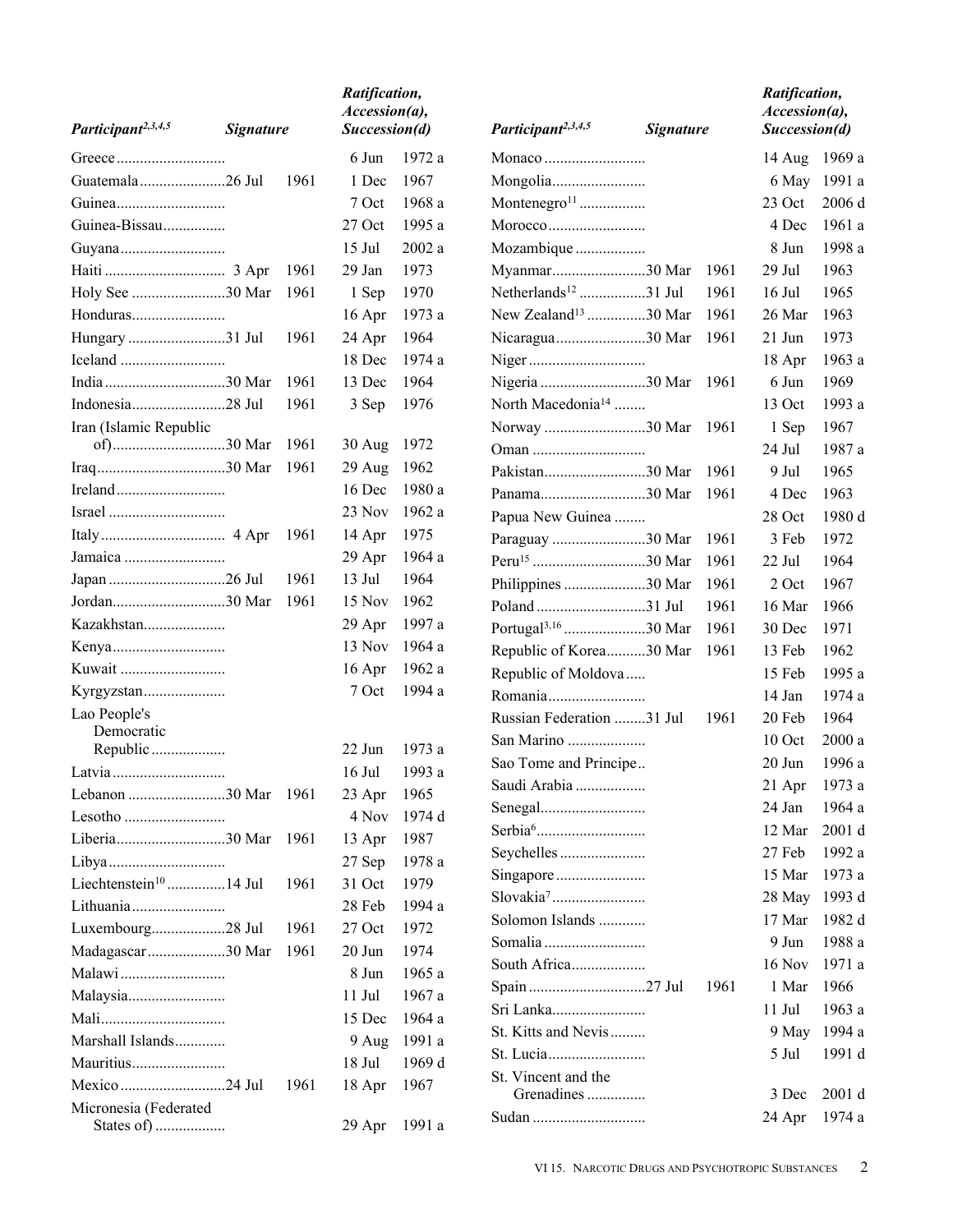| Participant <sup>2,3,4,5</sup> | <i>Signature</i> |      | Ratification,<br>$Accession(a)$ ,<br>Succession(d) |              | Participant <sup>2,3,4,5</sup>            | <i>Signature</i> |      | Ratification,<br>$Accession(a)$ ,<br>Succession(d) |        |
|--------------------------------|------------------|------|----------------------------------------------------|--------------|-------------------------------------------|------------------|------|----------------------------------------------------|--------|
|                                |                  |      | 29 Mar                                             | 1990 d       |                                           |                  | 1961 | $15$ Apr                                           | 1964   |
|                                |                  | 1961 | 18 Dec                                             | 1964         | United Kingdom of                         |                  |      |                                                    |        |
|                                |                  | 1961 | 17 Feb                                             | 1970         | Great Britain and                         |                  |      |                                                    |        |
| Syrian Arab Republic           |                  |      | $22 \text{ Aug}$                                   | 1962 a       | Northern Ireland <sup>4</sup> 30 Mar 1961 |                  |      | 2 Sep                                              | 1964   |
|                                |                  | 1961 | 31 Oct                                             | 1961         | United States of<br>America               |                  |      | 25 May 1967 a                                      |        |
|                                |                  |      |                                                    | 6 May 1963 a |                                           |                  |      | 31 Oct                                             | 1975 a |
|                                |                  |      | 5 Sep                                              | 1973 d       | Venezuela (Bolivarian                     |                  |      |                                                    |        |
| Trinidad and Tobago            |                  |      | 22 Jun                                             | 1964 a       | Republic of m30 Mar 1961                  |                  |      | 14 Feb                                             | 1969   |
| Tunisia 30 Mar                 |                  | 1961 | 8 Sep                                              | 1964         |                                           |                  |      | $14$ Sep                                           | 1970 a |
|                                |                  |      | 23 May                                             | 1967 a       |                                           |                  |      | $12 \text{ Aug}$                                   | 1965 a |
| Turkmenistan                   |                  |      | 21 Feb                                             | 1996 a       | Zimbabwe                                  |                  |      | 1 Dec                                              | 1998 d |
|                                |                  |      | 15 Apr                                             | 1988 a       |                                           |                  |      |                                                    |        |

## *Declarations and Reservations (Unless otherwise indicated, the declarations and reservations were made upon ratification, accession or succession.)*

## **ALGERIA**

The Democratic and Popular Republic of Algeria does not approve the present wording of article 42 which might prevent the application of the Convention to "nonmetropolitan" territories.

The Democratic and Popular Republic of Algeria does not consider itself bound by the provisions of article 48, paragraph 2, which prescribe the compulsory referral of any dispute to the International Court of Justice.

The Democratic and Popular Republic of Algeria declares that the agreement of all parties to a dispute shall in every case be necessary for the referral thereof to the International Court of Justice.

#### **ARGENTINA<sup>17</sup>**

The Argentine Republic does not recognize the compulsory jurisdiction of the International Court of Justice.

## **AUSTRIA**

"The Republic of Austria interprets article 36, paragraph 1, as follows: The obligation of the Party contained therein may also be implemented by administrative regulations providing adequate sanction for the offences enumerated therein."

#### **BANGLADESH**

"[Subject to the reservations] referred to in article 49 (1) (a), (d) and (e) of the Convention, namely, subject to the right of the Government of the People's Republic of Bangladesh to permit temporarily in its territory:

(a) The quasi-medical use of opium,

(d) The use of cannabis, cannabis resin, extracts and tinctures of cannabis for non-medical purposes, and

(e) The production and manufacture of and trade in the drugs referred to under (a) and (d) above for the purposes mentioned therein."

#### **BELARUS**

The Government of the Byelorussian Soviet Socialist Republic will not consider itself bound by the provisions of article 12, paragraphs 2 and 3; article 13, paragraph 2; article 14, paragraphs 1 and 2; and article 31, paragraph 1 (b) of the Single Convention on Narcotic Drugs as applied to States not entitled to become Parties to the Single Convention on the basis of the procedure provided for in article 40 of that Convention.

The Byelorussian Soviet Socialist Republic deems it essential to draw attention to the discriminatory character of article 40, paragraph 1, of the Single Convention on Narcotic Drugs, under the terms of which certain States are not entitled to become Parties to the said Convention. The Single Convention concerns matters which are of interest to all States and has as its objective the enlistment of the efforts of all countries in the struggle against the social evil of the abuse of narcotics. The Convention should therefore be open to all countries. According to the principle of the sovereign equality of States, no States have the right to deny to other countries the possibility of participating in a Convention of this type.

#### **BULGARIA<sup>18</sup>**

"The People's Republic of Bulgaria considers it necessary to stress that the wording of article 40, paragraph 1; article 12, paragraphs 2 and 3; article 13, paragraph 2; article 14, paragraphs 1 and 2; and article 31, paragraph 1 "b" has a discriminatory character as it excludes the participation of a certain number of States. These texts are obviously inconsistent with the character of the Convention, aiming at unifying the efforts of all Parties with a view to achieving regulation of the questions, affecting the interests of all countries in this field."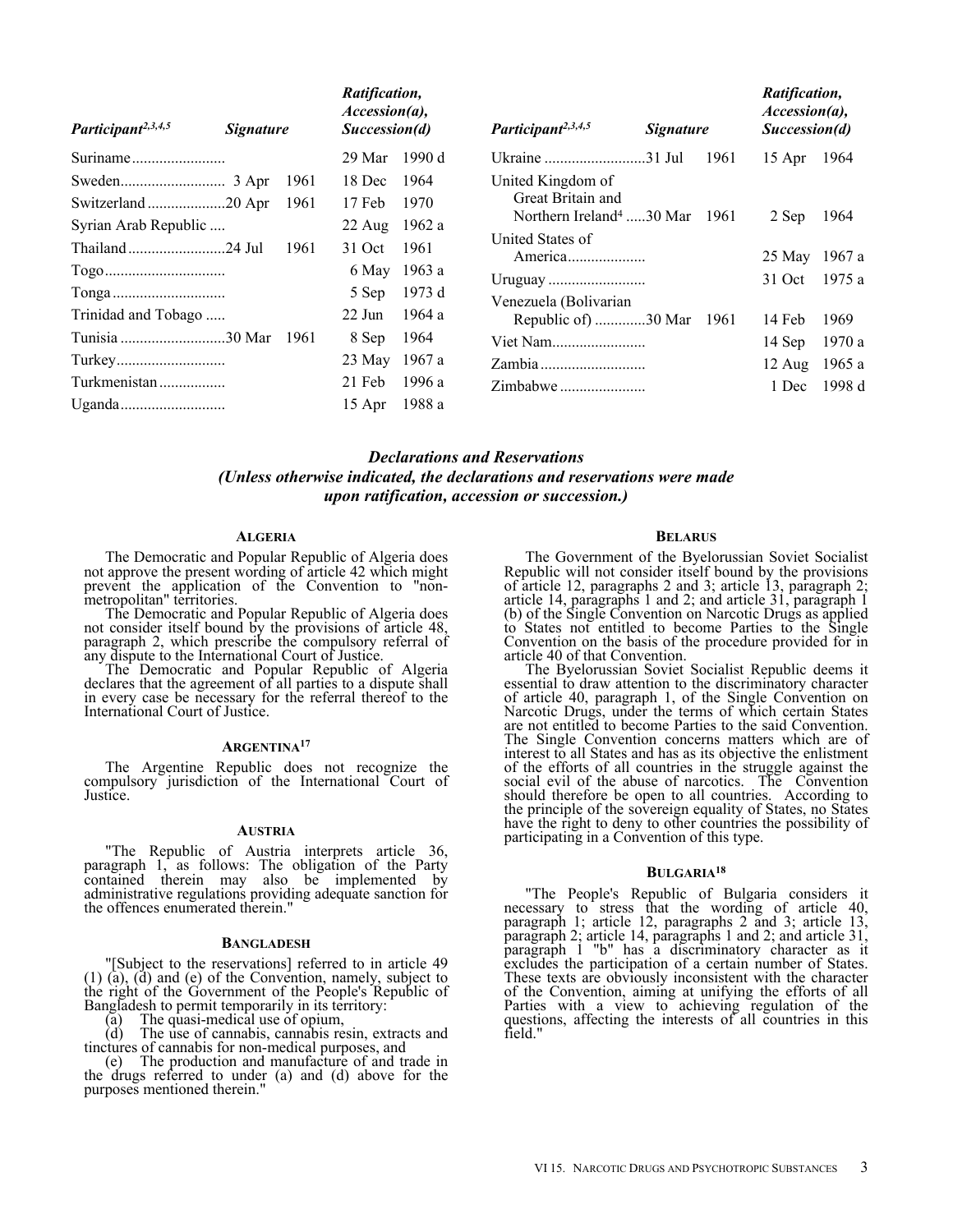### **CZECH REPUBLIC<sup>7</sup>**

## **EGYPT<sup>19</sup>**

## **FRANCE**

The Government of the French Republic declares that it accedes to this Convention while reserving the possibility provided for in article 44, paragraph 2 *in fine* of continuing in force article 9 of the Convention for the Suppression of the Illicit Traffic in Dangerous Drugs, signed at Geneva on 26 June 1936.

#### **HUNGARY<sup>20</sup>**

"(2) As regards countries which have been deprived of the possibility of becoming parties, on the basis of the provisions of article  $40^{\circ}$  of the Single Convention on Narcotic Drugs, 1961, to the Convention, the Government of the Hungarian People's Republic does not consider as obligatory upon herself points 2 and 3 of article 12, point 2 of article 13, points 1 and 2 of article 14 and sub-point 1 (b) of article  $31$ .

The Hungarian People's Republic deems it necessary to state that the provisions in article 40 of the Single Convention on Narcotic Drugs by which certain States are barred from becoming Parties to the Convention are at variance with the principle of sovereign equality of States and are detrimental to the interests attached to the universality of the Convention."

#### **INDIA**

"Subject to the reservations referred to in Article 49 (1) (a), (b), (d) and (e) of the Convention, namely, subject to the right of the Government of India to permit temporarily in any of its territories:

"(a) The quasi-medical use of opium,

"(b) Opium smoking,

"(d) The use of cannabis, cannabis resin, extracts and tinctures of cannabis for non-medical purposes, and

"(e) The production and manufacture of and trade in the drugs referred to under (a), (b), and

" (d) above for the purposes " (d)<br>mentioned therein.

"Since the Government of India do not recognise the Nationalist Chinese authorities as the competent Government of China, they cannot regard signature of the said Convention by a Nationalist Chinese Representative as a valid signature on behalf of China."

#### **INDONESIA<sup>21</sup>**

 $(1)$  $\binom{n}{2}$  ...

With respect to article 48, paragraph 2 the Indonesian Government does not consider itself bound by the provisions of this paragraph which provide for a mandatory reference to the International Court of Justice of any dispute which cannot be resolved according to the terms of paragraph 1. The Indonesian Government takes the position that for any dispute to be referred to the International Court of Justice for decision the agreement of all the parties to the dispute shall be necessary in each individual case."

#### **LIECHTENSTEIN**

The Principality of Liechtenstein maintains in force article 9 of the Convention for the Suppression of the Illicit Traffic in Dangerous Drugs, signed at Geneva on 26 June 1936.

#### **MYANMAR**

"Subject to the understanding that the Shan State is being allowed to have reservation of the right:<br> $"(1)$  To allow addicts in the Sh

"(1) To allow addicts in the Shan State to smoke opium for a transitory period of 20 years with effect from the date of coming into force of this Single

Convention;<br> $"(2)$ To produce and manufacture opium for the above purpose;<br> $\frac{n(3)}{2}$ 

To furnish a list of opium consumers in the Shan State after the Shan State Government has completed the taking of such list on the 31st December, 1963."

#### **NETHERLANDS**

In view of the equality from the point of view of public law between the Netherlands, Surinam and the Netherlands Antilles, the term "non-metropolitan" mentioned in article 42 of this Convention no longer has its original meaning so far as Surinam and the Netherlands Antilles are concerned, and will consequently be deemed to mean "non-European".

## **PAKISTAN**

"The Government of the Islamic Republic of Pakistan will permit temporarily in any of its territories:

"(i) The quasi-medical use of opium;

"(ii) The use of cannabis, cannabis resin, extracts and tinctures of cannabis for non-medical purposes, and  $\frac{m}{i}$ 

The production and manufacture of and trade in the drugs referred to under (i) and (ii) above."

## **PAPUA NEW GUINEA<sup>22</sup>**

"In accordance with article 50, paragraph 2, the Government of Papua New Guinea hereby lodges a reservation in relation to article 48, paragraph 2, which provides for reference of a dispute to the International Court of Justice."

#### **POLAND**

"The Government of the Polish People's Republic does not consider itself being bound by the provisions of article 12, paragraphs 2 and 3, article 13, paragraph 2, article 14, paragraphs 1 and 2 and article 31, paragraph 1 (b) of the Single Convention on Narcotic Drugs, 1961, and concerning States deprived of the opportunity to participate in the above Convention.

"In the opinion of the Government of the Polish People's Republic it is inadmissible to impose obligations contained in the mentioned provisions, upon States which in result of other provisions of the same Convention may be deprived of the opportunity to adhere to it.

"The Polish People's Republic deems it appropriate to draw the attention to the discriminatory character of article 40, paragraph 1, of the Single Convention on Narcotic Drugs, 1961, on the basis of which certain States have been deprived of the opportunity of becoming Parties to this Convention. The Single Convention deals with the question of interest to all States and is meant to mobilize efforts of all countries in the struggle against the social danger which is the abuse of narcotic drugs. This Convention therefore should be open to all States. In accordance with the principle of sovereign equality of States, no State has the right to deprive any other State of the opportunity to participate in a Convention of such type.

## **ROMANIA<sup>23</sup>**

 $(a)$  ...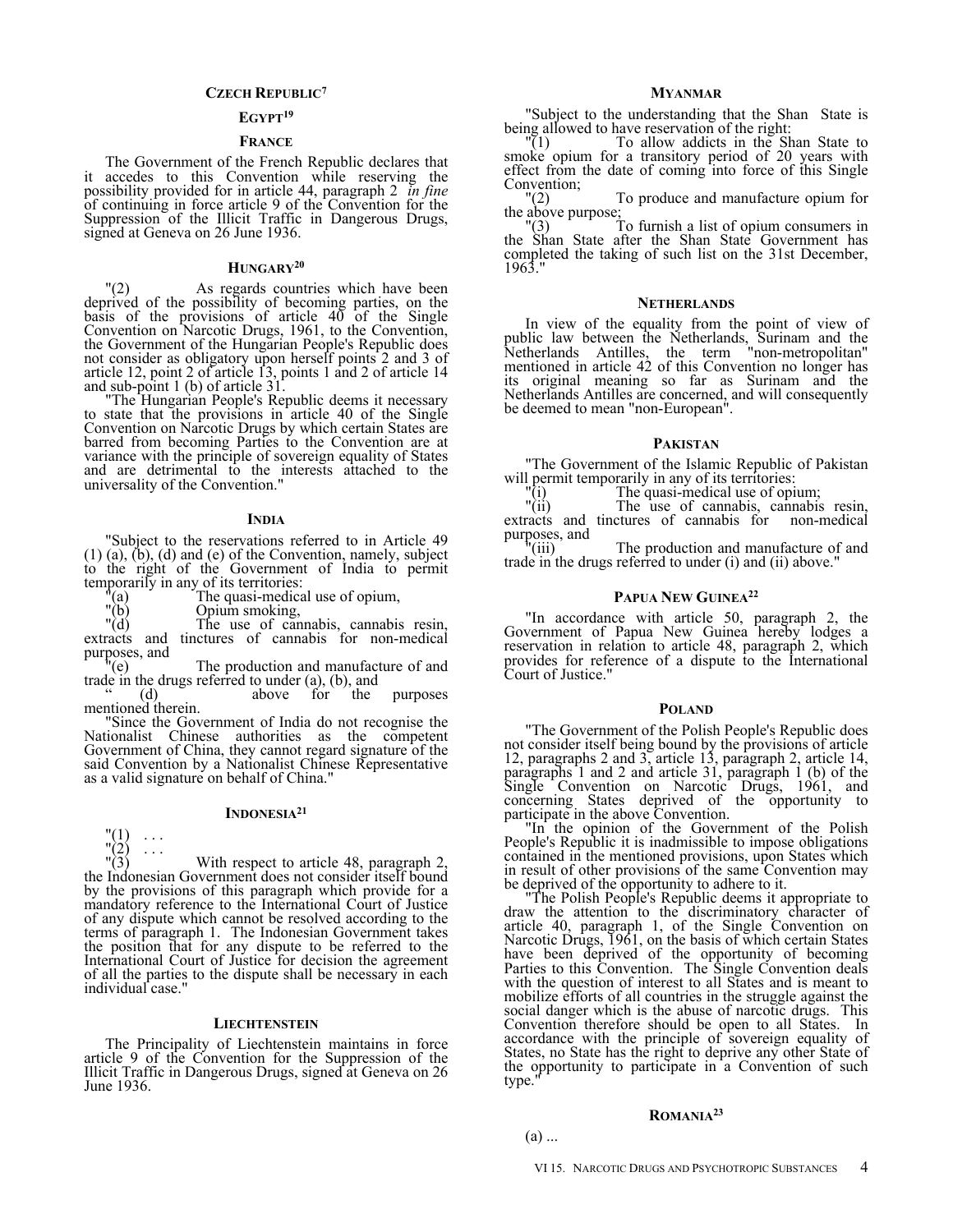(b) The Socialist Republic of Romania does not consider itself bound by the provisions of article 12, paragraphs 2 and 3; article 13, paragraph 2; article 14, paragraphs 1 and 2; article 31, paragraph 1 (b), in so far as those provisions refer to States which are not Parties to the Single Convention.

(a) The Council of State of the Socialist Republic of Romania considers that the maintenance of the state of dependence of certain territories to which the provisions of article 42 and article 46, paragraph 1, of the Convention apply is not in accordance with the Charter of the United Nations and the documents adopted by the United Nations concerning the granting of independence to colonial countries and peoples, including the Declaration on Principles of International Law concerning Friendly Relations and Cooperation among States in accordance with the Charter of the United Nations, unanimously adopted by the United Nations General Assembly in its resolution 2625 (XXV) of 1970, which solemnly proclaims the obligation of States to promote realization of the principle of equal rights and selfdetermination of peoples in order to bring an end to colonialism without delay.

(b) The Council of State of the Socialist Republic of Romania considers that the provisions of article 40 of the Convention are not in accordance with the principle that international multilateral treaties, the aims and objectives of which concern the international community as a whole, should be open to participation by all States.

#### **RUSSIAN FEDERATION**

The Government of the Union of Soviet Socialist Republics will not consider itself bound by the provisions of article 12, paragraphs 2 and 3, article 13, paragraph 2, article 14, paragraphs 1 and 2 and article 31, paragraph 1 (b) of the Single Convention on Narcotic Drugs as applied to States not entitled to become Parties to the Single Convention on the basis of the procedure provided for in article 40 of that Convention.

The Union of Soviet Socialist Republics deems it essential to draw attention to the discriminatory character of article 40, paragraph 1, of the Single Convention on Narcotic Drugs, under the terms of which certain States are not entitled to become Parties to the said Convention. The Single Convention concerns matters which are of interest to all States and has as its objective the enlistment of the efforts of all countries in the struggle against the social evil of the abuse of narcotics. The Convention should therefore be open to all countries. According to the principle of the sovereign equality of States, no States have the right to deny to other countries the possibility of participating in a Convention of this type.

## **SAUDI ARABIA<sup>24</sup>**

"The accession of the Government of Saudi Arabia to the Single Convention on Narcotic Drugs shall not be construed as implying recognition of the so-called State of Israel nor does the accession, in any way, imply the intention of the Government of Saudi Arabia to enter into any intercourse whatsoever with the latter in matters bearing on this Convention."

## **SLOVAKIA<sup>7</sup>**

#### **SOUTH AFRICA**

"Subject to a reservation in respect of article 48 of the Convention, as provided for in article 50, paragraph 2."

#### **SRI LANKA**

The Government of Ceylon notified the Secretary-General that in respect of article 17 of the Convention, "the existing administration will be maintained for the purpose of applying the provisions of the Convention without setting up a 'special administration' for the purpose.

The Government added that this was to be considered a statement and not a reservation.

#### **SWITZERLAND**

Switzerland maintains in force article 9 of the Convention for the Suppression of the Illicit Traffic in Dangerous Drugs, signed at Geneva on 26 June 1936.

#### **UKRAINE**

The Government of the Ukrainian Soviet Socialist Republic will not consider itself bound by the provisions of article 12, paragraphs 2 and 3; article 13, paragraph 2; article 14, paragraphs 1 and 2; and article 31, paragraph 1 (b) of the Single Convention on Narcotic Drugs as applied to States not entitled to become Parties to the Single Convention on the basis of the procedure provided for in article 40 of that Convention.

The Ukrainian Soviet Socialist Republic deems it essential to draw attention to the discriminatory character of article 40, paragraph 1, of the Single Convention on Narcotic Drugs, under the terms of which certain States are not entitled to become Parties to the said Convention. The Single Convention concerns matters which are of interest to all States and has as its objective the enlistment of the efforts of all countries in the struggle against the social evil of the abuse of narcotics. The Convention should therefore be open to all countries. According to the principle of the sovereign equality of States, no States have the right to deny to other countries the possibility of participating in a Convention of this type.

|             | Date of receipt of the |                                                                                                                                                                                                                                                                                                                                                                |
|-------------|------------------------|----------------------------------------------------------------------------------------------------------------------------------------------------------------------------------------------------------------------------------------------------------------------------------------------------------------------------------------------------------------|
| Participant | notification           | <b>Territories</b>                                                                                                                                                                                                                                                                                                                                             |
| Australia   | 1 Dec 1967             | All non-metropolitan territories for the international relations<br>of which Australia is responsible, namely, the territories of<br>Papua, Norfolk Island, Christmas Island, Cocos (Keeling)<br>Islands, Heard and MacDonald Islands, Ashmore and<br>Cartier Islands, the Australian Antarctic Territory and the<br>Trust Territories of New Guinea and Nauru |
| France      | 19 Feb 1969            | The whole of the territory of the French Republic                                                                                                                                                                                                                                                                                                              |

## *Territorial Application*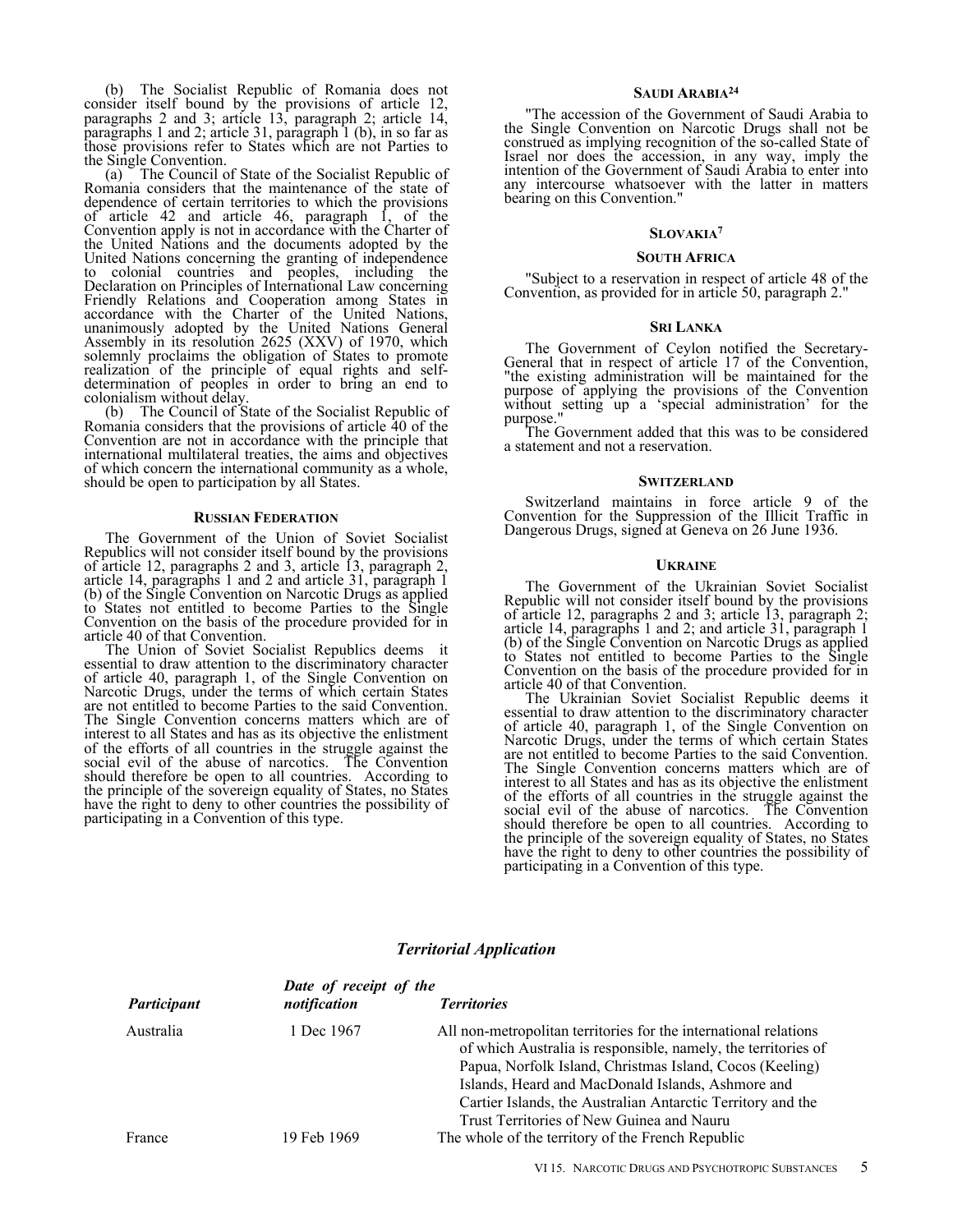|                                                                            | Date of receipt of the                   |                                                                                                                                                                                                                                                                                                                                                                                                                                                                                         |
|----------------------------------------------------------------------------|------------------------------------------|-----------------------------------------------------------------------------------------------------------------------------------------------------------------------------------------------------------------------------------------------------------------------------------------------------------------------------------------------------------------------------------------------------------------------------------------------------------------------------------------|
| Participant                                                                | notification                             | <b>Territories</b>                                                                                                                                                                                                                                                                                                                                                                                                                                                                      |
| India                                                                      | 13 Dec 1964                              | Sikkim                                                                                                                                                                                                                                                                                                                                                                                                                                                                                  |
| Netherlands <sup>12</sup>                                                  | 16 Jul 1965                              | For the Kingdom in Europe, Surinam and the Netherlands<br>Antilles                                                                                                                                                                                                                                                                                                                                                                                                                      |
| New Zealand <sup>13</sup>                                                  | 26 Mar 1963                              | Cook Islands (including Niue) and the Tokelau Islands, being<br>non-metropolitan territories for the international relations<br>of which the Government of New Zealand is responsible                                                                                                                                                                                                                                                                                                   |
| United Kingdom of<br>Great Britain and<br>Northern Ireland <sup>4,25</sup> | 26 Jan 1965                              | Antigua, Bahamas, Basutoland, Bechuanaland Protectorate,<br>Bermuda, British Guiana, British Honduras, British<br>Solomon Islands, British Virgin Islands, Brunei, Cayman<br>Islands, Dominica, Falkland Islands (Malvinas), Fiji,<br>Gambia, Gibraltar, Gilbert and Ellice Islands, Grenada,<br>Hong Kong, Mauritius, Montserrat, Seychelles, Southern<br>Rhodesia, St. Christopher and Nevis, St. Helena, St.<br>Lucia, St. Vincent, Swaziland, Tonga and Turks and<br>Caicos Islands |
|                                                                            | 27 May 1965<br>3 May 1966<br>24 Jun 1977 | Colony of Aden and Protectorate of South Arabia<br><b>Barbados</b><br>Channel Islands and Isle of Man                                                                                                                                                                                                                                                                                                                                                                                   |
| United States of<br>America                                                | 25 May 1967                              | All areas for the international relations of which the United<br>States is responsible.                                                                                                                                                                                                                                                                                                                                                                                                 |

## *Notes:*

<sup>1</sup> *Official Records of the Economic and Social Council, Twenty-sixth Session, Supplement No. 1* (E/3169), p. 17.

<sup>2</sup> Signed and ratified on behalf of the Republic of China on 30 March 1961 and 12 May 1969 respectively. See note concerning signatures, ratifications, accessions, etc. on behalf of China (note 1 under "China" in the "Historical Information" section in the front matter of this volume). See also the declaration made by the Government of India upon ratification.

<sup>3</sup> On 27 April 1999, the Government of Portugal informed the Secretary-General that the Convention would apply to Macao.

Subsequently, on 19 October and 21 October 1999, the Secretary-General received communications regarding the status of Macao from China and Portugal (see also note 3 under "China" and note 1 under "Portgual" in the "Historical Information" section in the front matter of this volume). Upon resuming the exercise of sovereignty over Macao, China notified the Secretary-General that the Convention will also apply to the Macao Special Administrative Region.

In addition, the communication by the Government of the People's Republic of China contained the following reservation:

The Government of the People's Republic of China has reservation to paragraph 2 of Article 48 of the Convention.

Within the above ambit, the Government of the People's Republic of China will assume the responsibility for the international rights and obligations that place on a Party to the Convention.

<sup>4</sup> See note 2 under "United Kingdom of Great Britain and

Northern Ireland" regarding Hong Kong in the "Historical Information" section in the front matter of this volume.

<sup>5</sup> The Republic of Viet-Nam had acceded to the Convention on 14 September 1970. In this regard, see also note 1 under "Viet Nam" in the "Historical Information" section in the front matter of this volume.

In a communication received by the Secretary-General on 23 November 1970, the Ministry of Foreign Affairs of Albania had stated that the Albanian Government considered the abovementioned accession to be without any legal validity, since the only representative of the people of South Viet-Nam qualified to speak on its behalf and to enter into international commitments were the Provisional Revolution ary Government of the Republic of South Viet-Nam.

A similar communication was received by the Secretary-General on 11 January 1971 from the Permanent Representative of the Mongolian People's Republic to the United Nations.

<sup>6</sup> The former Yugoslavia had signed and ratified the Convention on 30 March 1961 and 27 August 1963, respectively. See also note 1 under "Bosnia and Herzegovina", "Croatia", "former Yugoslavia", "Slovenia", "The Former Yugoslav Republic of Macedonia" and "Yugoslavia" in the "Historical Information" section in the front matter of this volume.

<sup>7</sup> Czechoslovakia had signed and ratified the Convention on 31 July 1961 and 20 March 1964, respectively, with reservations. For the text of the reservations, see United Nations, *Treaty Series* , vol. 520, pp. 361 and 412. See also note 1 under "Czech Republic" and note 1 under "Slovakia" in the "Historical Information" section in the front matter of this volume.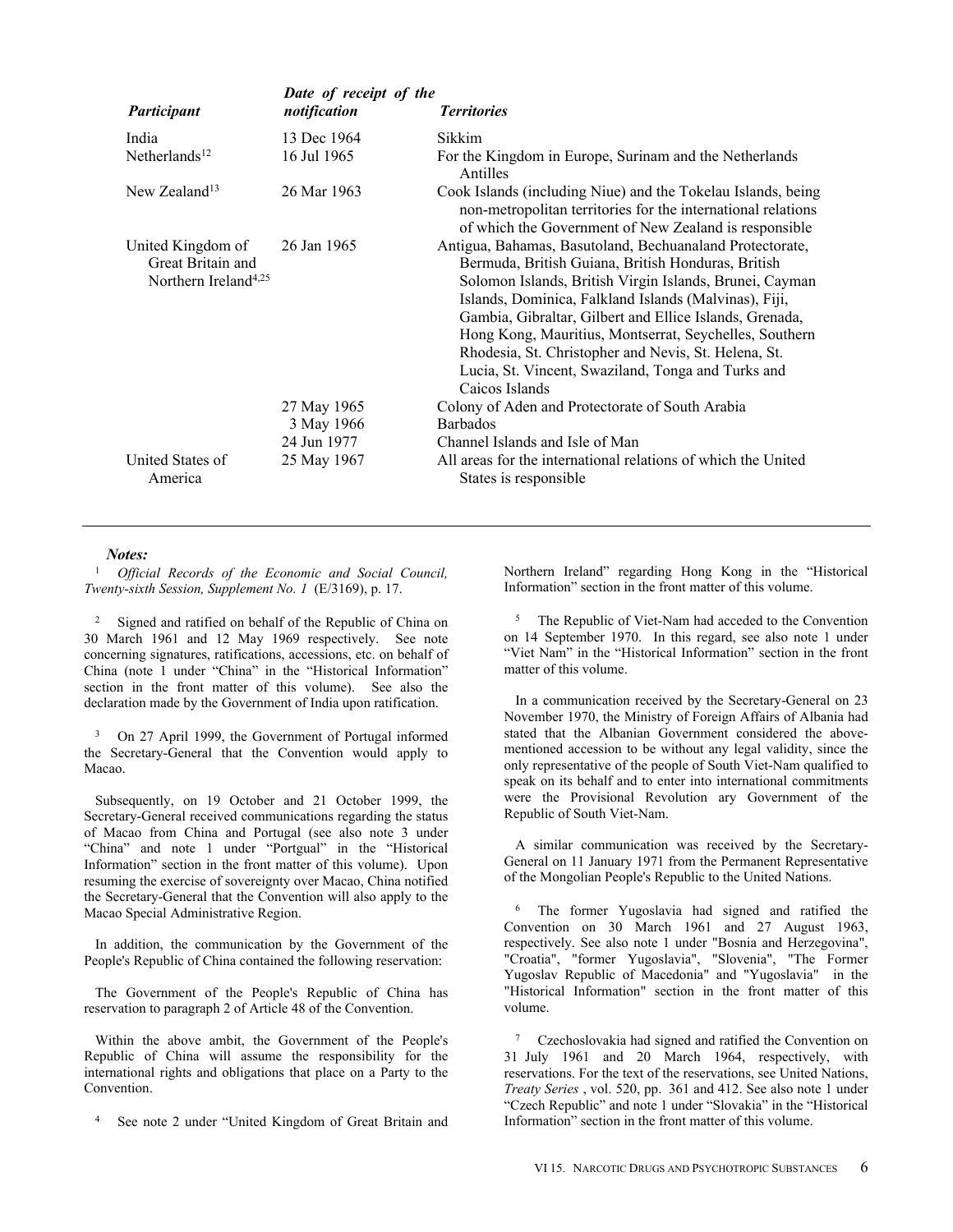<sup>8</sup> See note 1 under "Germany" regarding Berlin (West) in the "Historical Information" section in the front matter of this volume.

<sup>9</sup> The German Democratic Republic had acceded to the Convention on 2 December 1975 with reservations and declarations. For the text of the reservations and declarations see United Nations, *Treaty Series* , vol. 987, p. 425.

The Secretary-General had also received on 15 March 1976 a communication from the Government of the German Democratic Republic stating in part as follows:

In acceding to the Single Convention on Narcotic Drugs of 30 March 1961, the German Democratic Republic started solely from the provisions on accession to this Convention as set forth in its article 40. There was no intention of acceding to the Convention as amended by the Protocol of 25 March 1972.

Later, upon its accession to the 1972 Protocol, the Government of the German Democratic Republic declared that the said communication was to be considered as withdrawn.

See also note 2 under "Germany" in the "Historical Information" section in the front matter of this volume.

<sup>10</sup> By a communication received by the Secretary-General on 11 March 1980, the Government of Liechtenstein confirmed that it was not its intention to become a Party to the Convention as modified by the Protocol of 23 March 1972.

<sup>11</sup> See note 1 under "Montenegro" in the "Historical Information" section in the front matter of this volume.

<sup>12</sup> For the Kingdom in Europe, Surinam and the Netherlands Antilles. See also notes 1 and 2 under "Netherlands" regarding Aruba/Netherlands Antilles in the "Historical Information" section in the front matter of this volume.

<sup>13</sup> See note 1 under "New Zealand" regarding Tokelau in the "Historical Information" section in the front matter of this volume.

<sup>14</sup> On 12 April 1994, the Secretary-General received from the Government of Greece the following communication:

"Accession of the former Yugoslav Republic of Macedonia to the Single [Convention on] Narcotic Drugs of the United Nations of 1961 does not imply its recognition on behalf of the Hellenic Republic."

See also note 1 under "Greece" in the "Historical Information" section in the front matter of this volume.

<sup>15</sup> In the instrument of ratification, the Government of Peru withdrew the reservation made on its behalf at the time of signing the Convention; for the text of that reservation, see United Nations, *Treaty Series* , vol. 520, p. 376.

<sup>16</sup> See note 1 under "Uganda" in the "Historical Information" section in the front matter of this volume.

<sup>17</sup> In a communication received by the Secretary-General on 24 October 1979, the Government of Argentina declared that it withdrew the reservation relating to article 49 of the Convention. (For the text of that reservation, see United Nations, *Treaty Series* , vol. 520, p. 353.)

<sup>18</sup> For the text of reservations as formulated by the Government of Bulgaria in respect of the same articles of the Convention at the time of its signature, see United Nations, *Treaty Series* , vol. 520, p. 355.

In a notification received on 6 May 1994, the Government of Bulgaria notified the Secretary-General that it had decided to withdraw the reservations made by Bulgaria upon ratification with respect to article 48 (2). For the text of the reservations, see United Nations, *Treaty Series* , vol. 649, p. 362.

<sup>19</sup> In a notification received on 18 January 1980, the Government of Egypt informed the Secretary-General that it had decided to withdraw the declaration relating to Israel. For the text of the said declaration, see United Nations, *Treaty Series* , vol. 568 p. 364. The notification indicates 25 January 1980 as the effective date of the withdrawal.

A communication was received by the Secretary-General on 21 September 1966 from the Government of Israel with reference to the above-mentioned declaration. For the text of the communication see United Nations, *Treaty Series* , vol. 573,p. 347.

<sup>20</sup> In a communication received on 8 December 1989, the Government of Hungary notified the Secretary-General that it had decided to withdraw the reservation in respect of article 48 (2) of the Convention made upon ratification. For the text of the reservation, see United Nations, *Treaty Series* , vol. 520, p. 364.

<sup>21</sup> In its instrument of ratification the Government of Indonesia withdraws the declarations made upon signature regarding its intention to make reservations with respect to article 40 (1) and article 42 of the said Convention. For the text of these declarations, corresponding to paragraphs 1 and 2, see United Nations, *Treaty Series* , vol. 520, p. 368.

<sup>22</sup> Inasmuch as the reservation in question was not formulated by Australia at the time the Convention was originally extended to Papua and New Guinea, it will become effective on the date when it would have done so, pursuant to article 41 (2) and 50 (2) of the Convention, had it been formulated on accession, that is to say the thirtieth day after the deposit of the notification of succession by the Government of Papua New Guinea, i.e., on 27 November 1980.

 $23$  In a communication received on 19 September 2007, the Government of Romania notified the Secretary-General that it had decided to withdraw the reservation in respect of article 48 (2) of the Convention made upon accession. For the text of the reservation, see United Nations, Treaty Series, vol. 908, p. 91.

<sup>24</sup> In a communication received by the Secretary-General on 23 May 1972 the Permanent Representative of Israel to the United Nations made the following declaration:

"The Government of Israel has noted the political character of the reservation made by the Government of Saudi Arabia on that occasion. In the view of the Government of Israel, this Convention is not the proper place for making such political pronouncements. Moreover, the said pronouncement by the Government of Saudi Arabia cannot in any way affect whatever